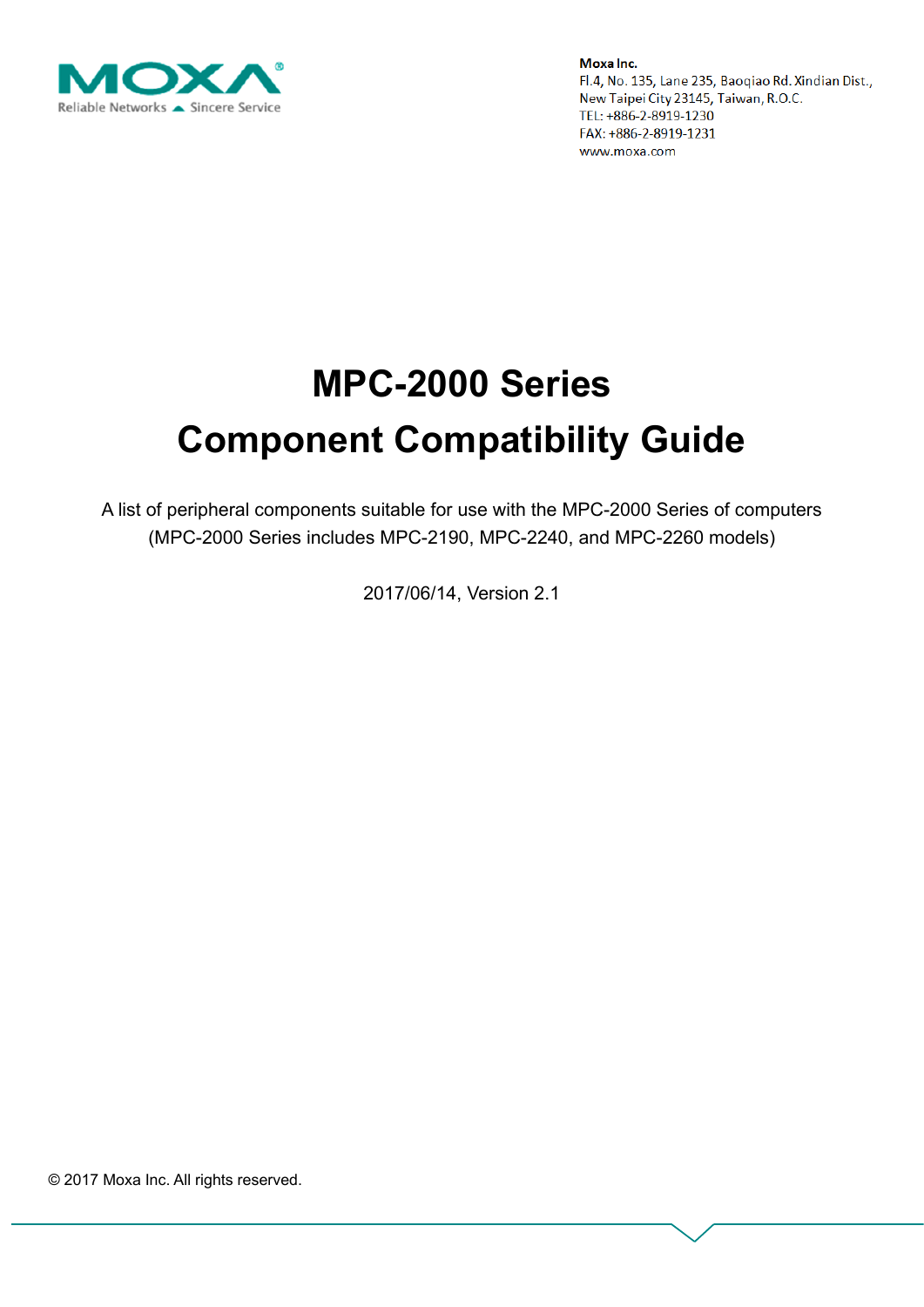

## **Copyright Notice**

©2017 Moxa Inc. All rights reserved.

### **Trademarks**

The MOXA logo is a registered trademark of Moxa Inc.

All other trademarks or registered marks in this manual belong to their respective manufacturers.

### **Disclaimer**

Information in this document is subject to change without notice and does not represent a commitment on the part of Moxa.

Moxa provides this document as is, without warranty of any kind, either expressed or implied, including, but not limited to, its particular purpose. Moxa reserves the right to make improvements and/or changes to this manual, or to the products and/or the programs described in this manual, at any time.

Information provided in this manual is intended to be accurate and reliable. However, Moxa assumes no responsibility for its use, or for any infringements on the rights of third parties that may result from its use.

This document might contain unintentional technical or typographical errors. Changes are periodically made to the information herein to correct such errors, and these changes are incorporated into new editions of the publication.

# **Technical Support Contact Information**

#### **[www.moxa.com/support](http://www.moxa.com/support)**

#### **Moxa Americas**

Toll-free: 1-888-669-2872 Tel: +1-714-528-6777 Fax: +1-714-528-6778

#### **Moxa Europe**

Tel: +49-89-3 70 03 99-0 Fax: +49-89-3 70 03 99-99

#### **Moxa India**

Tel: +91-80-4172-9088 Fax: +91-80-4132-1045 **Moxa China (Shanghai office)** Toll-free: 800-820-5036 Tel: +86-21-5258-9955 Fax: +86-21-5258-5505

#### **Moxa Asia-Pacific**

Tel: +886-2-8919-1230 Fax: +886-2-8919-1231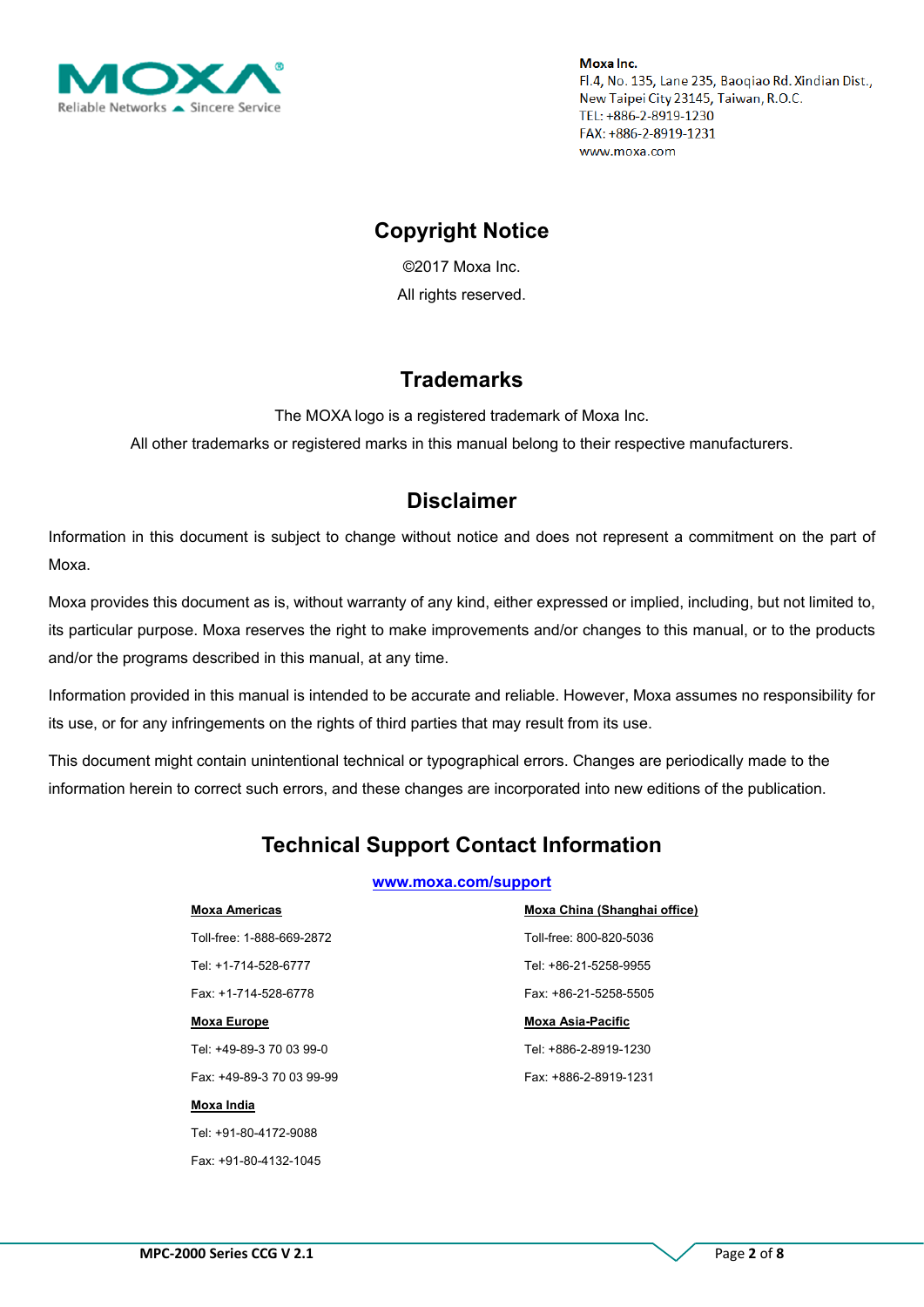

# **1. Introduction**

This document lists hardware components that are proven to provide the performance listed in the specification when used with the Moxa MPC-2000 Series of embedded computers, or computers that share basic design features with the MPC-2000 Series. Moxa computers come with multiple peripheral options and are engineered to work with components having different hardware specifications. This flexibility could sometimes lead to compatibility issues. When used with the MPC-2000 Series of embedded computers, peripherals from one manufacturer may not work as well as the ones made by another manufacturer. Moxa provides this list of MPC-2000-compatible components, so that users can be certain of a reliable performance from the MPC-2000 Series, when used with the components listed in this document.

# **2. Testing Methods**

To validate that a component meets the Moxa standards for quality and performance, the following five key compatibility tests are run:

- Ambient temperature burn-in
- Low temperature hard start
- Heat/humidity burn-in
- Cyclic high-low temperature burn-in
- Vibration test

### **Ambient Temperature Burn-In**

The component is mounted on to an MPC-2000 computer and put through a series of stress tests at an ambient temperature of around 25˚C, for a specified period of time. The duration of the test is determined based on the class of peripherals being tested.

### **Low Temperature Hard Start**

The component is mounted on to an unpowered MPC-2000 computer and then the system is booted up at an extremely low temperature. The designated low temperature value depends on the computer model being tested.

### **Heat/Humidity Burn-In**

The component is mounted on to an MPC-2000 computer, placed in a temperature- and humidity-controlled enclosure, and then put through the burn-in test for a specified period of time. The temperature, humidity, and time targets vary depending on the specification of the computer model used in the test.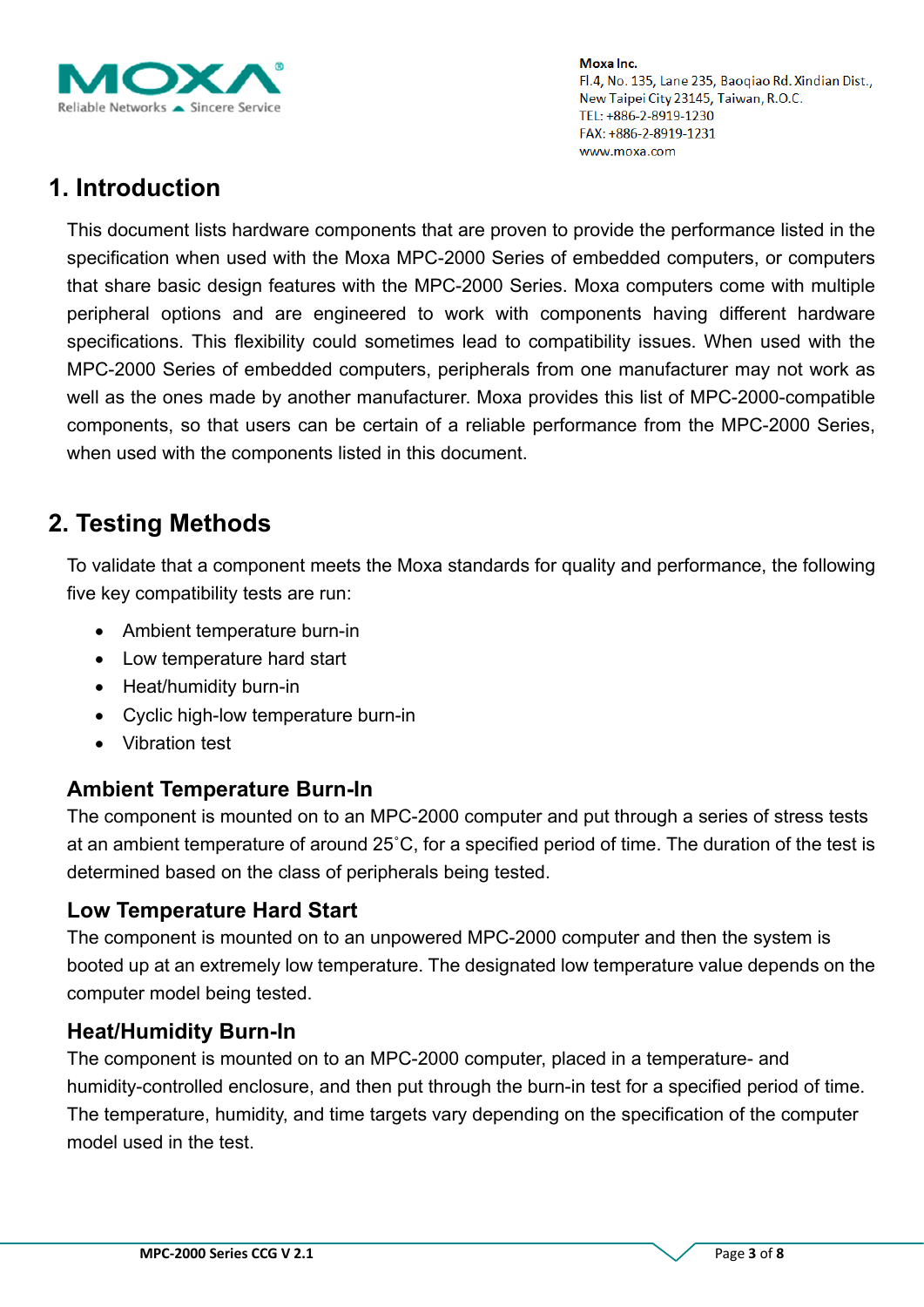

### **Cyclic High-Low Temperature Burn-In**

The component is mounted on to an MPC-2000 computer, placed in a temperature controlled enclosure, and then put through the burn-in test wherein the temperature is cyclically varied from very high to very low and back again, over a specified period of time. The target temperature range and the duration of the test can vary depending on the specification of the computer model used in the test.

### **Vibration Test**

The component is mounted on to an MPC-2000 computer that is bound inside an electromagnetic vibrator, and then put through random vibration tests along three orthogonal axes: longitudinal, transverse, and vertical. The vibration tests are compliant with the EN50155/IEC61373 vibration standards.

# **3. Storage Endurance**

Storage media, such as SSDs, CF cards, SD cards, Disk on Module, and CFast, are composed of different electrical components. The main electrical components in these storage media, the NAND-flash memory and NAND-flash controller, impact the storage endurance and lifespan of the storage media.

### **NAND-Flash Memory Endurance**

NAND-flash memories have a limit on the number of times they can be programmed and erased (P/E). The P/E cycle as well as the erase count of a NAND-flash memory can be used to determine this limit. For example, an SLC (single-level cell) flash memory has a 60,000 P/E cycle, an MLC (multi-level cell) flash memory has a 3,000 P/E cycle, and TLC NAND flash memories have P/E cycle values up to 1,000. Each flash memory type has a different endurance level, which is why the storage lifespan is based on the flash memory type. Storage that uses SLC type flash memory could have a high endurance level compared with the MLC type storage. SLC storage usually comes with a 5-year OEM warranty (the actual warranty period depends on the original manufacturer), whereas MLC storage only comes with a 1 to 3-year warranty. The major differences between SLC and MLC are: (a) The SLC NAND flash has a lifespan that is around 20 times that of an MLC, and (b) The price can differ by a factor of 4 to 5. The SLC type of storage is recommended for systems that are expected to have high reliability, and for applications that need to frequently write data to a storage medium.

### **Terabytes Written (TBW)**

TBW is the unit used to evaluate SSD endurance. In actual applications, storage is used for routine operations and data access. Therefore the physical P/E cycle is not appropriate for describing the total rewritable data capacity. The management efficiency of the storage controller also affects the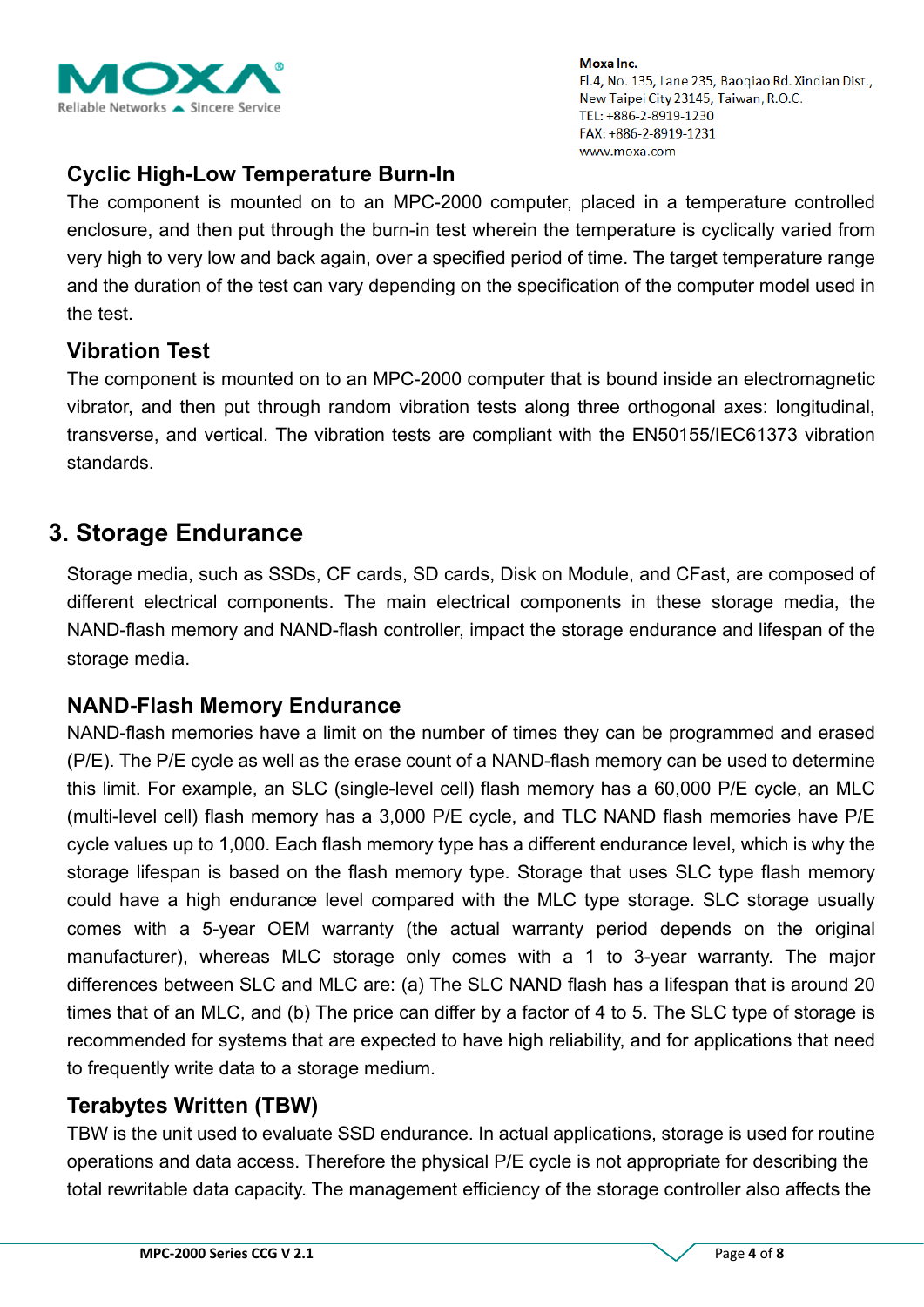

total rewritable data capacity. For these reasons, the Joint Electron Device Engineering Council (JEDEC) has defined a standard for SSD endurance evaluation called JESD218, which uses TBW to measure the endurance of the storage memory. By referring to this TBW value, users can easily estimate the storage specification and select a suitable storage for real-life use cases. For example, when routine operations need a maximum of 20 GB and the expected storage lifespan is 3 years, the total rewritable data demand would be 21.9 TBW (20 GB x 365 x 3). In this case, a storage that has more than 21.9 TBW will meet the requirement. We recommend selecting a storage media with a TBW that is greater than the calculated value.

# **4. Declaration for Liability Exclusion**

The specifications, warranty terms, and liability of items listed in this guide are the sole responsibility of the original manufacturers. Moxa does not take any responsibility in this regard. Please visit the manufacturers' official websites for up-to-date product information before purchasing these components.

# **5. Compatible Components**

Peripheral components that have been tested and found suitable for use with the MPC-2000 Series of computers are listed in this section. The following table lists the test codes and their descriptions:

| <b>Test Code</b> | <b>Description</b>                                                          |  |  |  |  |  |
|------------------|-----------------------------------------------------------------------------|--|--|--|--|--|
| A                | The component has passed the ambient temperature verification test          |  |  |  |  |  |
| B                | The component has passed the low temperature verification test              |  |  |  |  |  |
| C                | The component has passed the heat/humidity verification test                |  |  |  |  |  |
| D                | The component has passed the cyclic high-low temperature verification test  |  |  |  |  |  |
|                  | The component has not been tested, but is similar to another component that |  |  |  |  |  |
| Е                | has been tested in terms of its material and design.                        |  |  |  |  |  |
|                  | The component has passed the vibration verification test                    |  |  |  |  |  |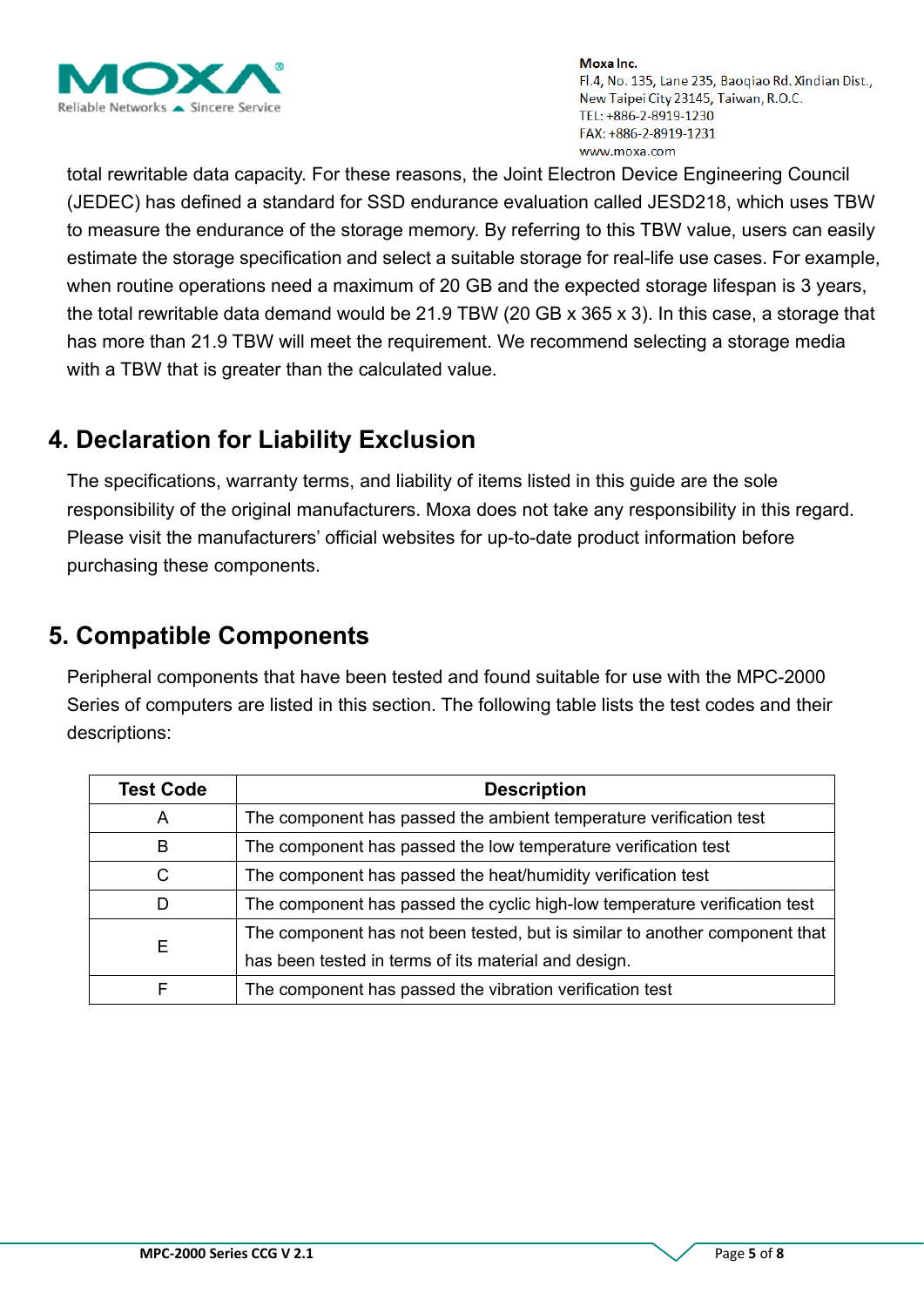

#### Moxa Inc.

Fl.4, No. 135, Lane 235, Baoqiao Rd. Xindian Dist., New Taipei City 23145, Taiwan, R.O.C. TEL: +886-2-8919-1230 FAX: +886-2-8919-1231 www.moxa.com

| <b>DRAM</b> |                |               |                  |                  |                   |          |                   |  |
|-------------|----------------|---------------|------------------|------------------|-------------------|----------|-------------------|--|
| Vendor      | Memory<br>Size | Moxa's PN     | Vendor's PN      | Interface        | <b>Chip Brand</b> | Speed    | <b>Test Codes</b> |  |
| <b>DSL</b>  | 4 GB           | 1352110042081 | D3SP12081XL12BAI | DDR3L            | ProMOS            | 1600 MHz | <b>B, C, D</b>    |  |
| <b>DSL</b>  | 8 GB           | 1352110082022 | D3SP12082XL12BAI | DDR3L            | ProMOS            | 1600 MHz | B, C              |  |
| <b>DSL</b>  | 8 GB           | 1352110082023 | D3SP12082XH12BAI | DDR <sub>3</sub> | ProMOS            | 1600 MHz | B, C              |  |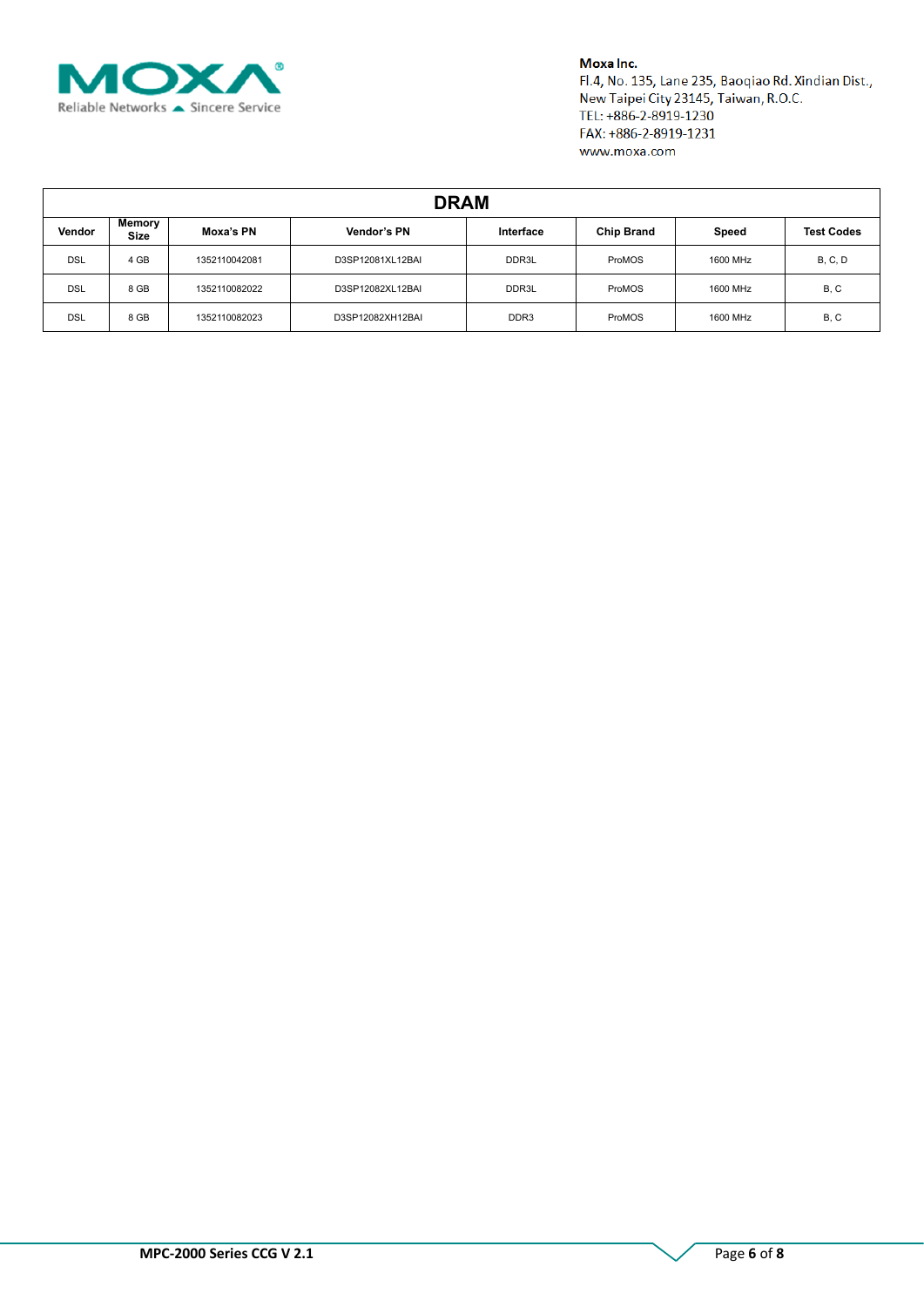

#### Moxa Inc.

Fl.4, No. 135, Lane 235, Baoqiao Rd. Xindian Dist., New Taipei City 23145, Taiwan, R.O.C. TEL: +886-2-8919-1230 FAX: +886-2-8919-1231 www.moxa.com

| <b>SSD</b>      |                     |               |                   |                          |                                       |            |                 |          |                                |                |
|-----------------|---------------------|---------------|-------------------|--------------------------|---------------------------------------|------------|-----------------|----------|--------------------------------|----------------|
| Vendor          | <b>Storage Size</b> | Moxa's PN     | Vendor's PN       | Flash<br>Memory<br>Brand | <b>Flash</b><br><b>Memory</b><br>Spec | Controller | <b>Firmware</b> | Warranty | Warranty<br><b>Exclusion</b>   | Test<br>Codes  |
| <b>InnoDisk</b> | 32 GB               | 1352030322122 | DGS25-32GD81BW3QC | Toshiba                  | <b>MLC</b>                            | N/A        | N/A             | 2 years  | Average Erase<br>Count > 3,000 | B, C           |
| <b>InnoDisk</b> | 64 GB               | 1352030642170 | DGS25-64GD81SWAQN | Micron                   | <b>MLC</b>                            | N/A        | N/A             | 2 years  | Average Erase<br>Count > 3,000 | B, C           |
| <b>InnoDisk</b> | 256 GB              | 1352032562111 | DGS25-B56D81SWAQN | Micron                   | <b>MLC</b>                            | N/A        | N/A             | 2 years  | Average Erase<br>Count > 3,000 | B, C           |
| Intel           | 150 GB              | 1352031502110 | SSDSC2BB150G701   | N/A                      | <b>MLC</b>                            | N/A        | N/A             | 2 years  | Average Erase<br>Count > 3,000 | <b>B. C. D</b> |